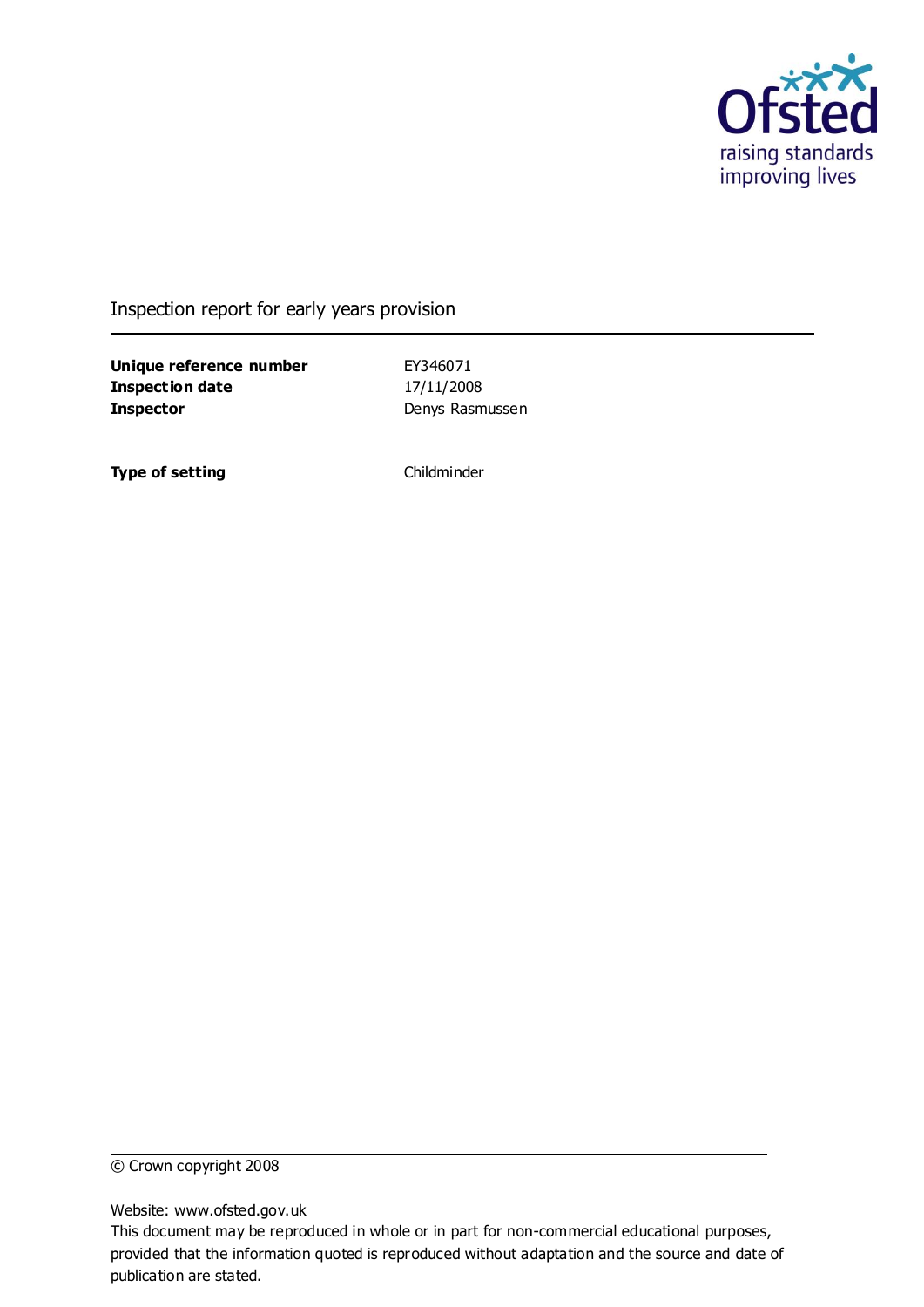## **Introduction**

This inspection was carried out by Ofsted under Sections 49 and 50 of the Childcare Act 2006 on the quality and standards of the registered early years provision. 'Early years provision' refers to provision regulated by Ofsted for children from birth to 31 August following their fifth birthday (the early years age group). The registered person must ensure that this provision complies with the statutory framework for children's learning, development and welfare, known as the *Early* Years Foundation Stage.

The report includes information on any complaints about the childcare provision which Ofsted has received since the last inspection or registration whichever is the later, which require Ofsted or the provider to take action in Annex C.

The provider must provide a copy of this report to all parents with children at the setting where reasonably practicable. The provider must provide a copy of the report to any other person who asks for one, but may charge a fee for this service (The Childcare (Inspection) Regulations 2008 regulations 9 and 10).

The setting also makes provision for children older than the early years age group which is registered on the voluntary and/or compulsory part(s) of the Childcare Register. This report does not include an evaluation of that provision, but a comment about compliance with the requirements of the Childcare Register is included in Annex B.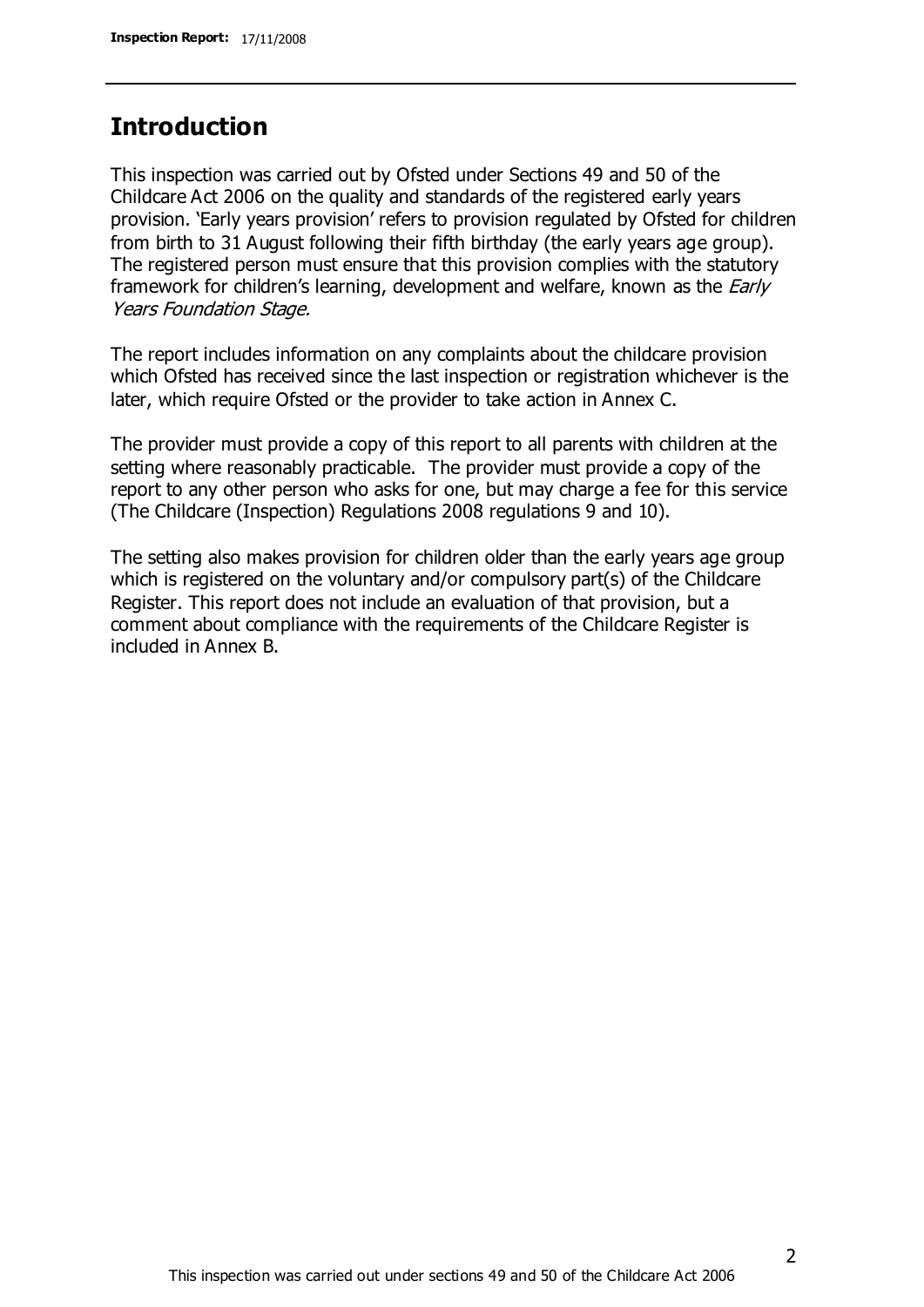# **Description of the childminding**

The childminder has been registered since 2007. She lives in a first floor apartment in Putney, close to local shops and schools. Areas used for childminding are one large lounge plus one bedroom for sleeping. There are local parks nearby for outside play. The childminder is registered to care for a maximum of three children. Currently there are two children on roll aged under three years. The childminder takes the children to local libraries and toddler groups. The childminder is on the Early Years Register, and both the voluntary and compulsory parts of the Childcare Register.

# **Overall effectiveness of the early years provision**

The childminder's clear knowledge and understanding of the children's individual needs and strong working partnership with their parents result in the children receiving good support in a safe and secure environment. This means the children's continually changing individual needs are being well met. The childminder's procedures and inclusive practice promote children's learning and welfare with success. Her effective self-evaluation systems mean she is able to identify both her strengths and weaknesses and continually improve on her service.

# **What steps need to be taken to improve provision further?**

To further improve the early years provision the registered person should:

• further develop an understanding of the Early Years Foundation Stage in order to show through planning, how the principles of the Early Years Foundation Stage are put into practice.

# **The leadership and management of the early years provision**

The childminder has considerably increased her knowledge base by attending relevant training such as, extending children's imagination through drama, role play and safeguarding children. She has also completed a level three in home based childcare. This has helped her to continually improve her service and ensure children are offered good play experiences in a safe environment.

The childminder is committed to improving her provision and has valuable selfassessment systems in place. She talks to the parents and asks their opinion to gain an insight into her practice, as a result she has developed and improved her practice.

The childminder works very well with the parents of the children in her care, listening carefully to their concerns about their children and respecting their wishes in the care of their child. She records details of the child's day in a diary for the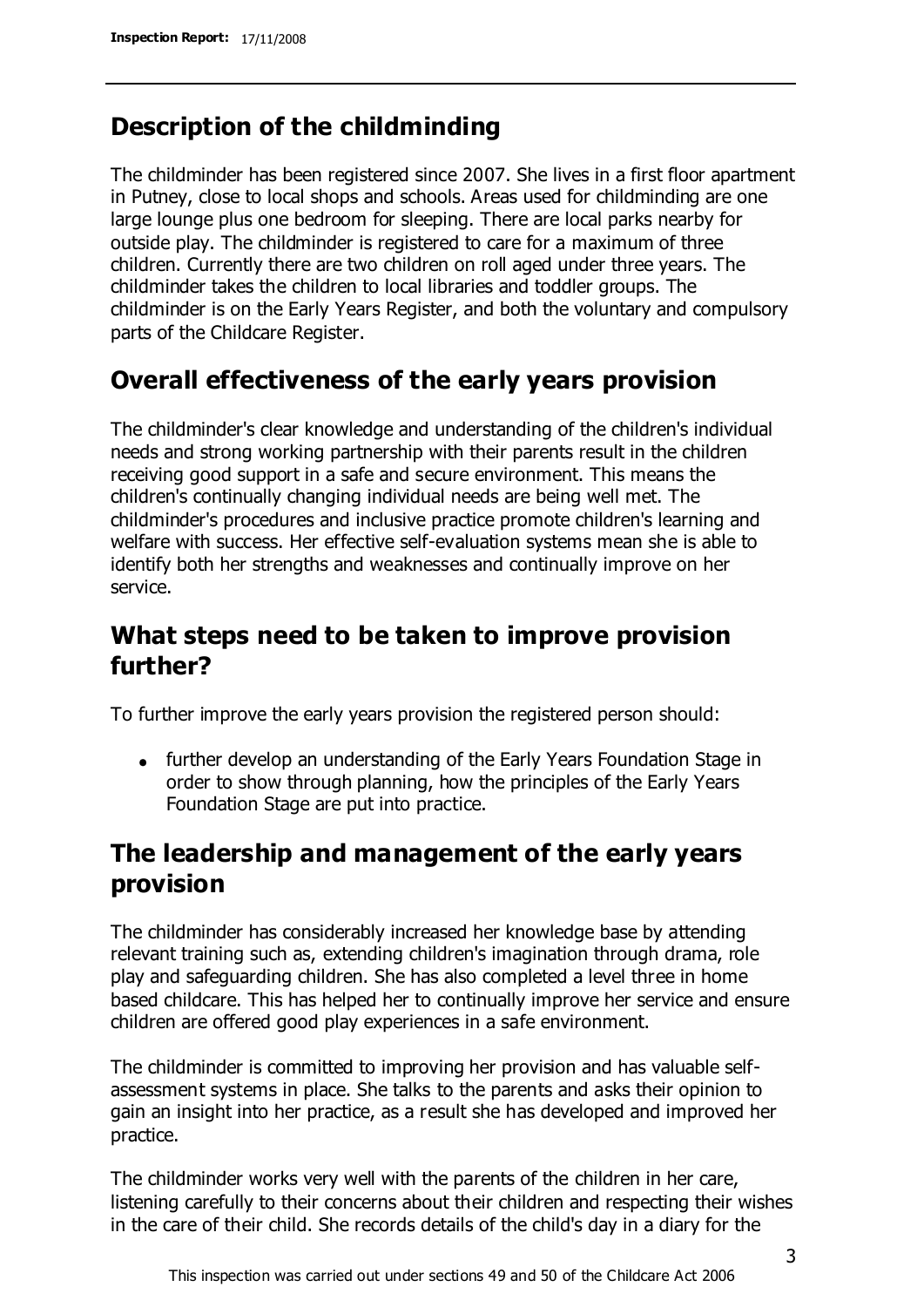parents' information. Parents commented that the childminder is caring, warm and sensitive to children's needs, that she goes to great efforts to ensure children have a healthy balance of play indoors and out as well as attending groups to socialise with other children and that she is professional and reliable.

Effective safeguarding procedures ensure that children are well protected. The childminder is very well organised and has secure record keeping systems so that children's individual needs, routines, likes and dislikes are known and provided for. All required documentation is well maintained. This, along with the childminder's comprehensive written policies and procedures, ensures the children are protected and can play safely. Effective risk assessment is completed enabling the childminder to put measures in place to safeguard children both indoors and on outings.

### **The quality and standards of the early years provision**

The childminder is striving to better understand the Early Years Foundation Stage. This ensures that children's learning is successfully supported and the children enjoy a wide variety of activities and experiences that help them make good progress in their development. She is developing her planning systems as she is not yet showing through planning, how the principles of the Early Years Foundation Stage are put into practice. However, she ensures they include activities the children particularly enjoy and support their next steps in learning. For example, she gave a child more sophisticated puzzles when she had observed the child was completing the present ones with ease. The children have access to a good range of toys and the environment is organised so that children can play, eat and rest in comfort.

The childminder knows the children well. She has warm and supportive relationships with them and is attentive to their needs. As a result the children are happy, content and confident when with her. The childminder supports children with English as an additional language effectively by valuing the child's first language. The childminder takes the children to local groups where they participate in a variety of activities and develop their social skills by playing with their friends. The children enjoy the daily outings that introduce them to their local community and to people that help them. For example, they visited a fire station where they sat behind the fire engines wheel and discovered how the equipment is operated.

The childminder encourages the children to develop healthy habits by offering a nutritious menu, talking about healthy food and taking the children outside for daily exercise. They learn to brush their teeth after meals and to wash their hands appropriately. Children play safely as the childminder takes effective steps to identify and reduce any potential hazards. They learn how to keep themselves safe when outdoors. For example; they listen for traffic and wait for the 'green man' before crossing the road. The childminder's skilful interaction helps the children to behave well and play cooperatively.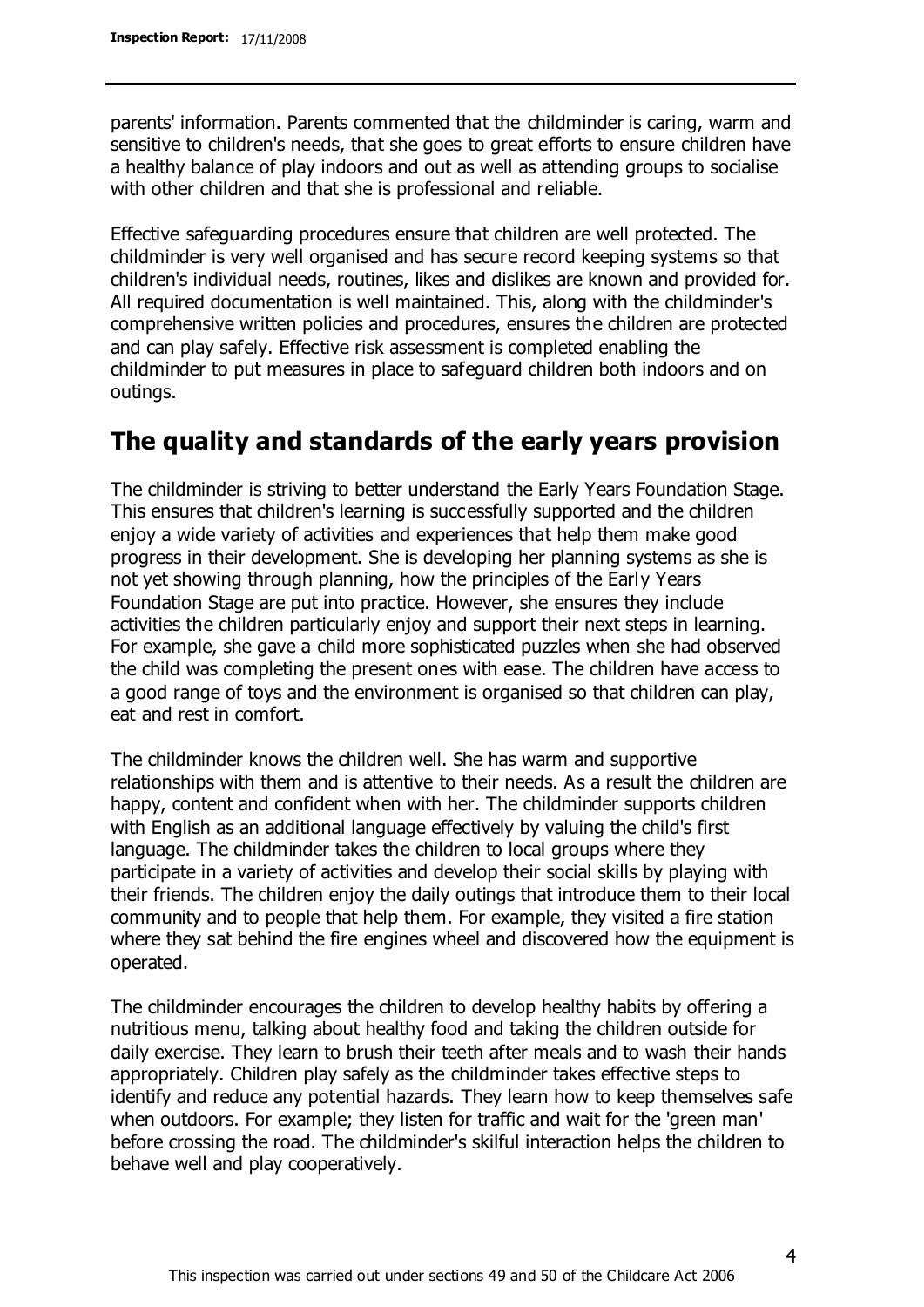# **Annex A: record of inspection judgements**

#### **The key inspection judgements and what they mean**

Grade 1 is Outstanding: this aspect of the provision is of exceptionally high quality Grade 2 is Good: this aspect of the provision is strong Grade 3 is Satisfactory: this aspect of the provision is sound Grade 4 is Inadequate: this aspect of the provision is not good enough

### **Overall effectiveness**

| How effective is the provision in meeting the needs<br>of children in the Early Years Foundation Stage? |  |
|---------------------------------------------------------------------------------------------------------|--|
| How well does the provision promote inclusive practice?                                                 |  |
| The capacity of the provision to maintain continuous                                                    |  |
| improvement.                                                                                            |  |

### **Leadership and management**

| How effectively is provision in the Early Years               |  |
|---------------------------------------------------------------|--|
| <b>Foundation Stage led and managed?</b>                      |  |
| How effective is the setting's self-evaluation, including the |  |
| steps taken to promote improvement?                           |  |
| How well does the setting work in partnership with parents    |  |
| and others?                                                   |  |
| How well are children safequarded?                            |  |

### **Quality and standards**

| How effectively are children in the Early Years<br><b>Foundation Stage helped to learn and develop?</b> |   |
|---------------------------------------------------------------------------------------------------------|---|
| How effectively is the welfare of children in the Early                                                 | ר |
| <b>Years Foundation Stage promoted?</b>                                                                 |   |
| How well are children helped to stay safe?                                                              |   |
| How well are children helped to be healthy?                                                             |   |
| How well are children helped to enjoy and achieve?                                                      |   |
| How well are children helped to make a positive                                                         | フ |
| contribution?                                                                                           |   |
| How well are children helped develop skills that will                                                   |   |
| contribute to their future economic well-being?                                                         |   |

Any complaints about the inspection or report should be made following the procedures set out in the guidance available from Ofsted's website: www.ofsted.gov.uk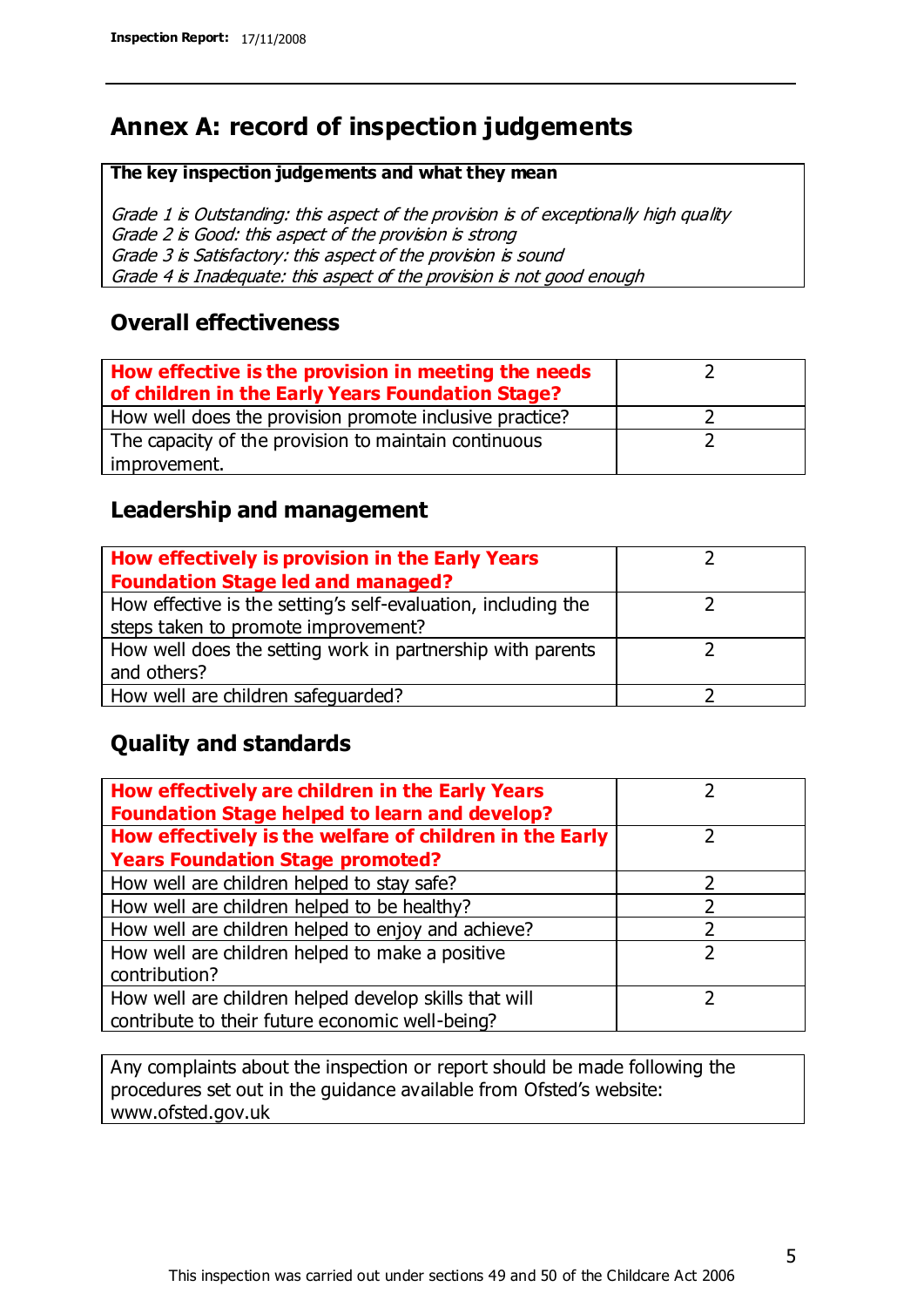# **Annex B: the Childcare Register**

| The provider confirms that the requirements of the<br>compulsory part of the Childcare Register are: | Met |
|------------------------------------------------------------------------------------------------------|-----|
| The provider confirms that the requirements of the<br>voluntary part of the Childcare Register are:  | Met |